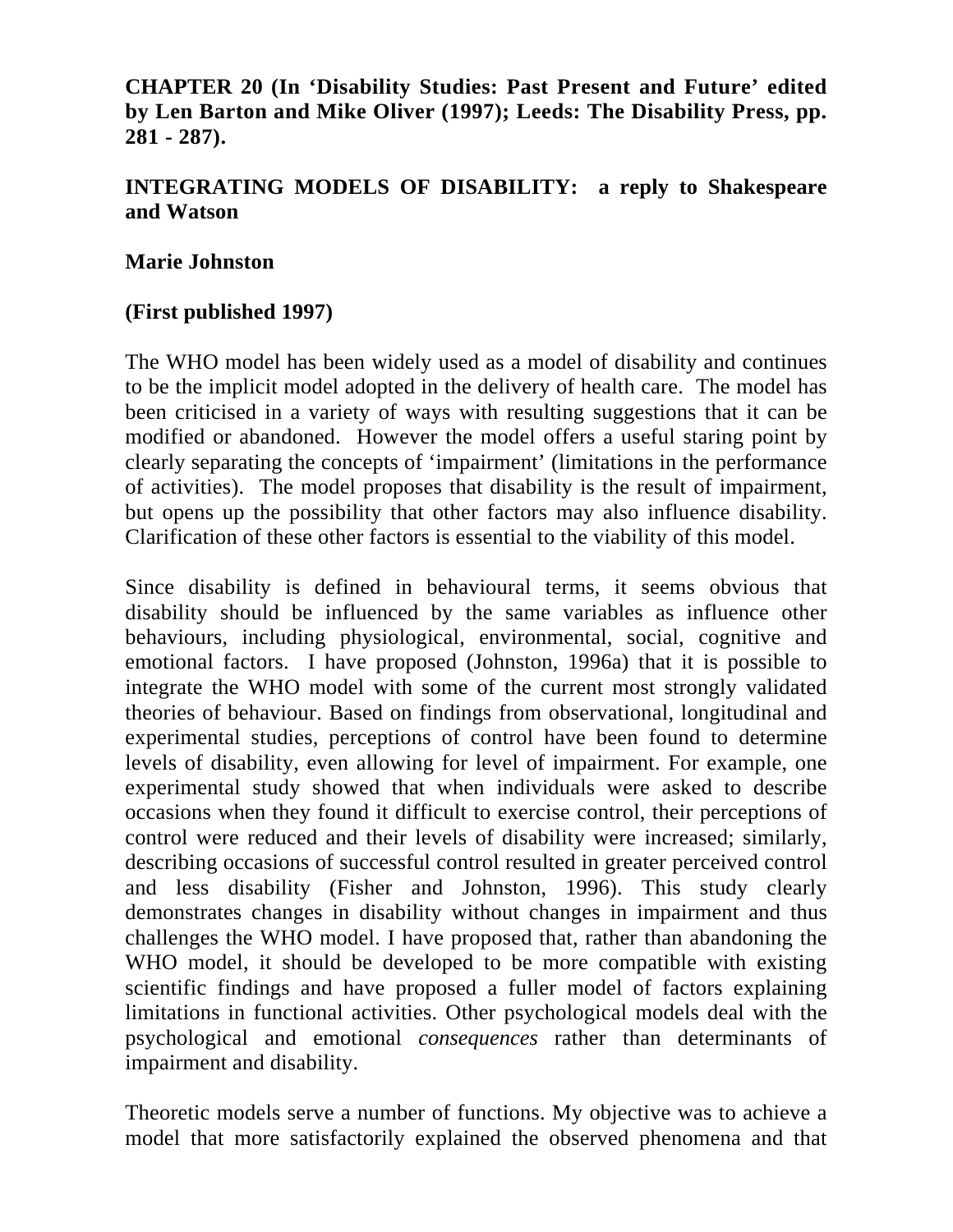allowed the possibility of further testing of the model. For others, such a model can have an applied function, enabling new and potentially more effective insights and methods of clinical intervention; hopefully my paper may serve this end by being reprinted in a journal read by research practitioners (Johnston, 1996b). A third function is to influence social policy and public debate with the aim of persuasion and the possibility of social change. Thus models serve scientific, applied and social functions. It is not clear that the same model can serve all of these functions simultaneously and the rules for each type of model are different. The rules for the development of scientific models are relative clear: such models depend on the generation of hypotheses and testing them with scientific rigour. Scientific models are changed by evidence, whereas applied models are changed by acceptability and usefulness and social models are changed by argument and persuasion.

One can debate the level at which models should be pitched and explanations of human behaviour can be at physiological and social levels. Shakespeare and Watson (this publication) are critical of psychological explanations of limitation of activities, perhaps because they do not believe that what we think and feel influences our behaviour, in which case this is a very fundamental unhappiness with the existence of psychology as a discipline. Alternatively, they may be using a wider definition of `disability' to incorporate the WHO concept of `handicap' (limitations in social role) and are criticising the use of a simply psychological explanation of `handicap'. If so, then they are attacking a straw man as I doubt that anyone has proposed that handicap is exclusively a consequence of individual factors.

Apart from the fact that psychological explanations typically incorporate individual factors in explaining behaviour, there are other virtues in explanations at the level of the individual. As Shakespeare and Watson (this publication) observe, individuals may have widely varying methods of managing impairment. There are major psychological theories of coping and some of these are addressed with reference to impairment and disability in my paper (Johnston, 1996a). As well as individual levels of coping, it is the individual who engages the clinical situation as patient and the professions working with patients need individual level models. A physiotherapist who is aware that perceptions of control may serve to enhance or reduce the range of activities the patient can perform may be able to offer the patient more alternative methods of coping than one who simply believes that activities are determined by impairment.

Of course individual levels of explanation can be interpreted as victim blaming, a view that can be seen as the obverse of 'empowerment'. But all levels of explanation are subject to misinterpretations and the social level can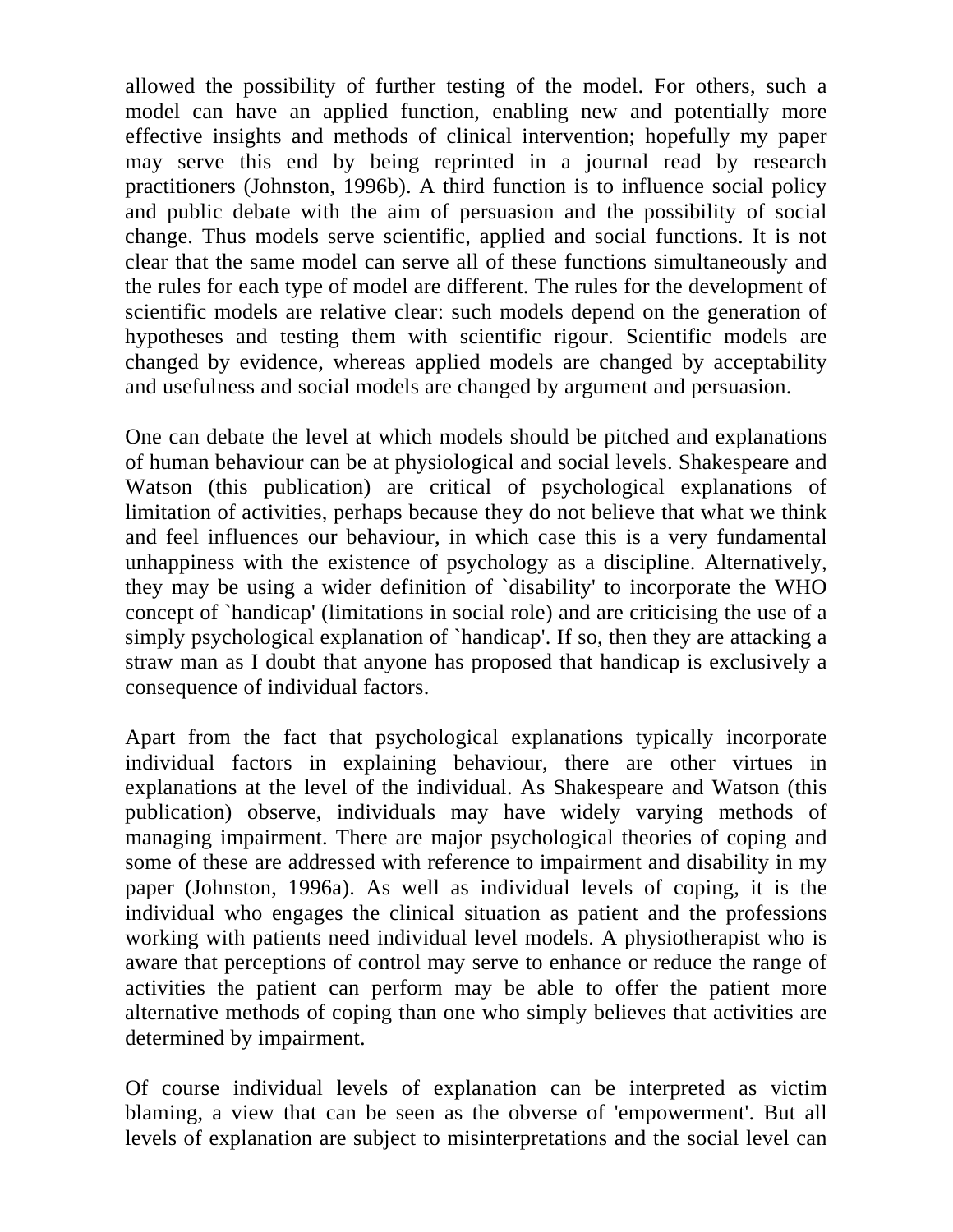be presented as the `nanny' or patronising society. Such presentations do not undermine the validity of the approach.

Different levels of explanation of the same phenomenon do not imply that there must be a 'fight' or `battle' as Shakespeare and Watson (this publication) suggest. A model of social influence does not rule out a psychological model.

Social factors undoubtedly influence psychological functioning and therefore, behaviour. Social influences may be mediated by psychological factors. For example, the results I report of patients having different levels of disability when rated by nurses and rehabilitation therapists may be due to the social and interpersonal factors operating; rehabilitation therapists may create a more enabling environment with greater expectations which raise the individual's perceptions of control and therefore the level of performance. Psychological theory clearly recognises the impact of social factors on important psychological variables; for example, perceptions of control are hypothesised to be influenced by persuasion and by the vicarious experience of the performance of others, in addition to the effects of one's own successful or unsuccessful performance.

Social factors may influence the impact of impairment not only on the limitations in activities, but also on the distress experienced by the individual. Stigmatising attitudes could obviously have this effect. Shakespeare and Watson (this publication) are also concerned about pathologising or normalising approaches. But surely any discussion of `disability', including having journals which address the topic and models which explain it, run this risk.

The model I proposed is not dependent on concepts of impairment and disability and can in fact be generalised to any limitation in activities arising due to any limitation in physical status. Thus the model can equally well explain why a short person cannot get a book from a high shelf and why a tall person cannot walk normally under a low arch. The basic psychological model was designed to explain limitations in behaviour due to lack of intention to perform the behaviour and can therefore account for differences in performance between two individuals of identical physical stature.

Shakespeare and Watson (this publication) argue for the need to take heed of writings of disabled people and contrast these reports with the model I adopt. However, the model I adopt is based on the reports of representative, unbiased samples of individuals with various clinical conditions. While I do not doubt the value of spokespersons, from my empirical standpoint, it is important to gain results which are representative. Thus I describe a cumulative measure of